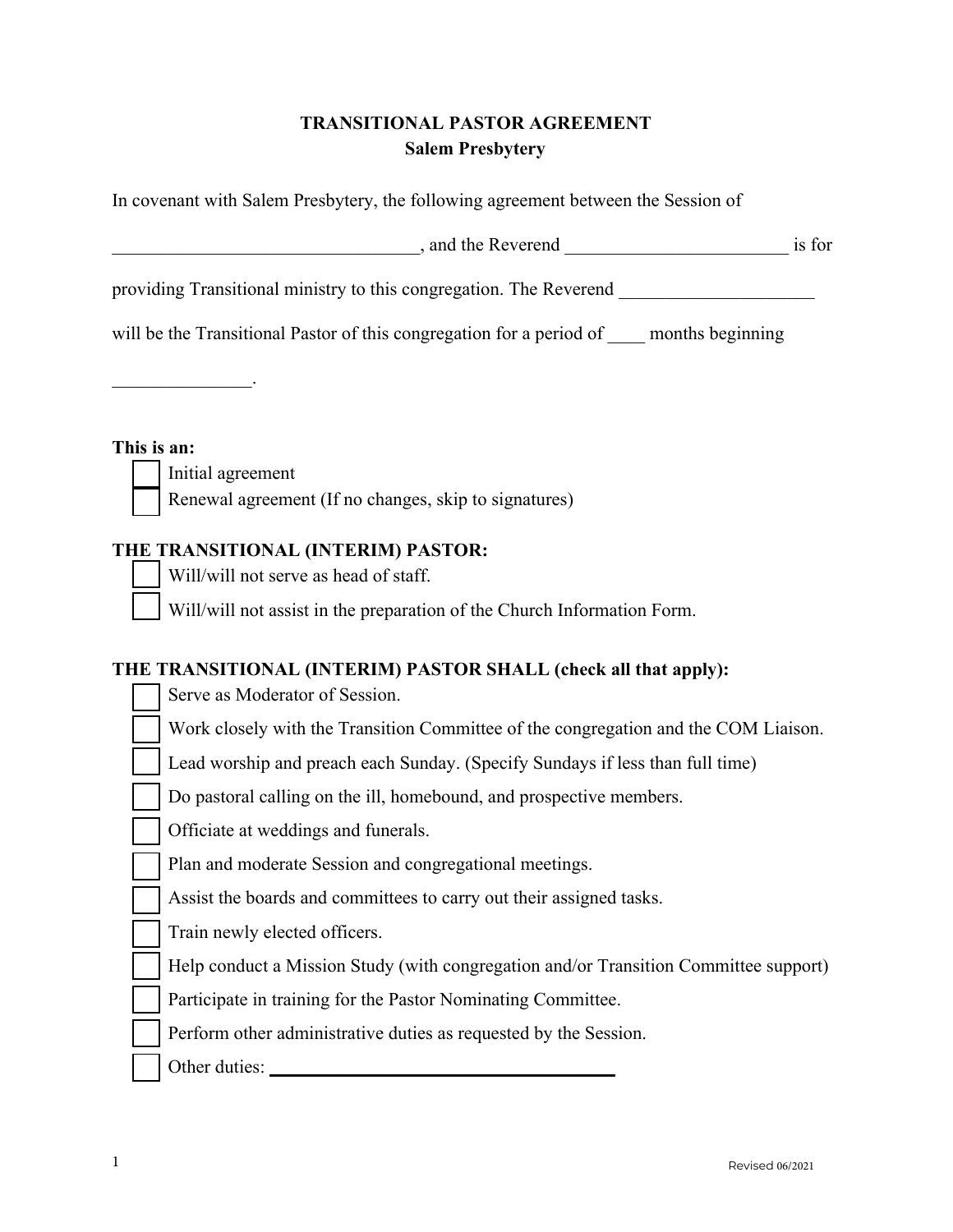### **GOALS FOR THIS MINISTRY SHALL BE:**

- 1. To work together to provide for the spiritual growth and the ongoing mission and work of the church.
- 2. To work together through the generally recognized developmental tasks of an interim/transitional period, as summarized by the following **Five Focus Points**:
	- a. Heritage: Recognize and name our past history, work through grief/adjustment process that usually follows the loss of a minister, find meaning in this history.
	- b. Mission: Who are we now? Who are our neighbors now? What is God calling this congregation to do now? Help the congregation to focus on and articulate its guiding identity and mission in the present.
	- c. Connections: Celebrating, creating, or renewing denominational, geographical, and technological connections.
	- d. Leadership: Review the membership needs and the membership's way of organizing and developing new and effective leadership within the congregation, seek ways to empower new ideas and leadership to emerge in constructive ways.
	- e. Future: Naming a possible future for the congregation.
- 3. To work together to prepare the congregation to receive a new installed pastor, using the transitional time to assess the current and future journey of the congregation, to focus on what might need to be changed, and to lead and support the congregation in fulfilling the **Five Focus Points**. This process should include:
	- a. Providing transformational leadership with Session and Congregation to identify a vision and strategic plan to realize a new future.
	- b. Providing support for assessing current state of Church culture, healthy and unhealthy behaviors and actions that promote conflict and leadership for resolution.
	- c. Empower, educate, and encourage Ruling Elders to lead by example, enhance what is positive and deal with conflict as healthy leaders for a Healthy Church.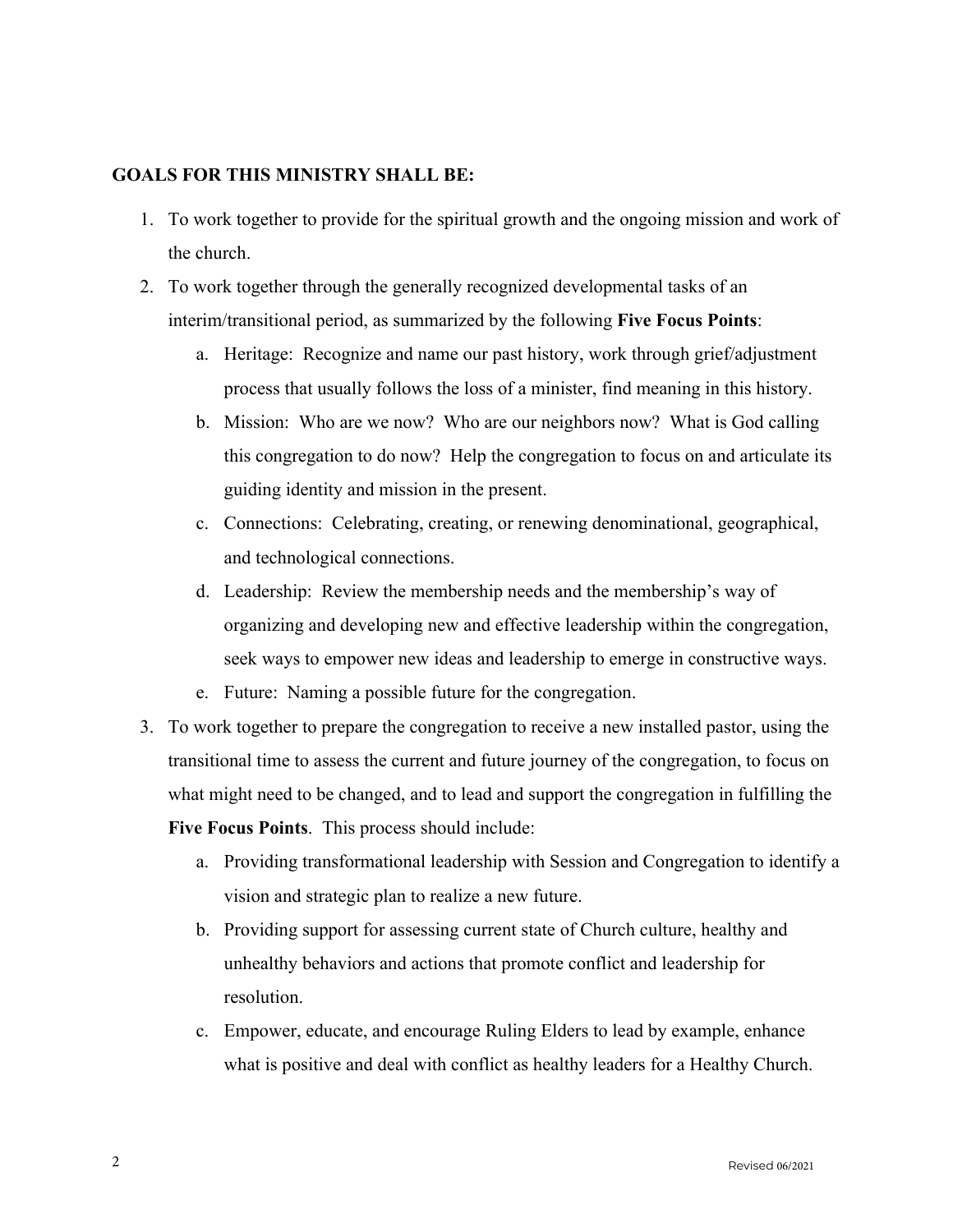During the length of this agreement, the Transitional Pastor will be accountable to the Presbytery through its Commission On Ministry. At the end of the agreement, the Session agrees to review and evaluate the Transitional Pastor's work.

It is understood that the Reverend will assist the Pastor Nominating Committee with methods, processes and adequate reports, but **WILL NOT** be involved in **ANY** way with the search or selection of the new pastor. Any suggestions the Transitional Pastor has to make about potential pastors of this congregation will be submitted to the Commission On Ministry.

It is also understood that ordinarily the Transitional Pastor is *not* eligible for the Installed position.

This agreement is for a period of separated by the Session upon 30 days written notice in consultation with the Commission on Ministry. The Transitional Pastor may terminate the agreement with a 30-day written notice and forfeiture of any payment beyond that period. This agreement and the Pastor's work will begin

The agreed upon compensation will be continued for two months after the end of this agreement (either by the expiration of agreement or by termination by the Session) or until the Reverend

begins work in another position, whichever occurs first.

Example 1: 12-month agreement begins on Monday, April 2, 2018 and concludes on Sunday, March 31, 2019, agreement is allowed to expire without renewal. Therefore, compensation continues throughout April and May unless the transitional pastor secures employment during that period.

Example 2: 6 month renewal agreement begins on Sunday, February 24, 2019, Session gives 30 days written notice on Sunday, May 5, 2019. Transitional Pastor's last day of service is Monday, June 3, 2019. Therefore, compensation continues throughout June and July.

Any unused vacation or study leave time accrued should also be calculated into exit plans for compensation and/or time.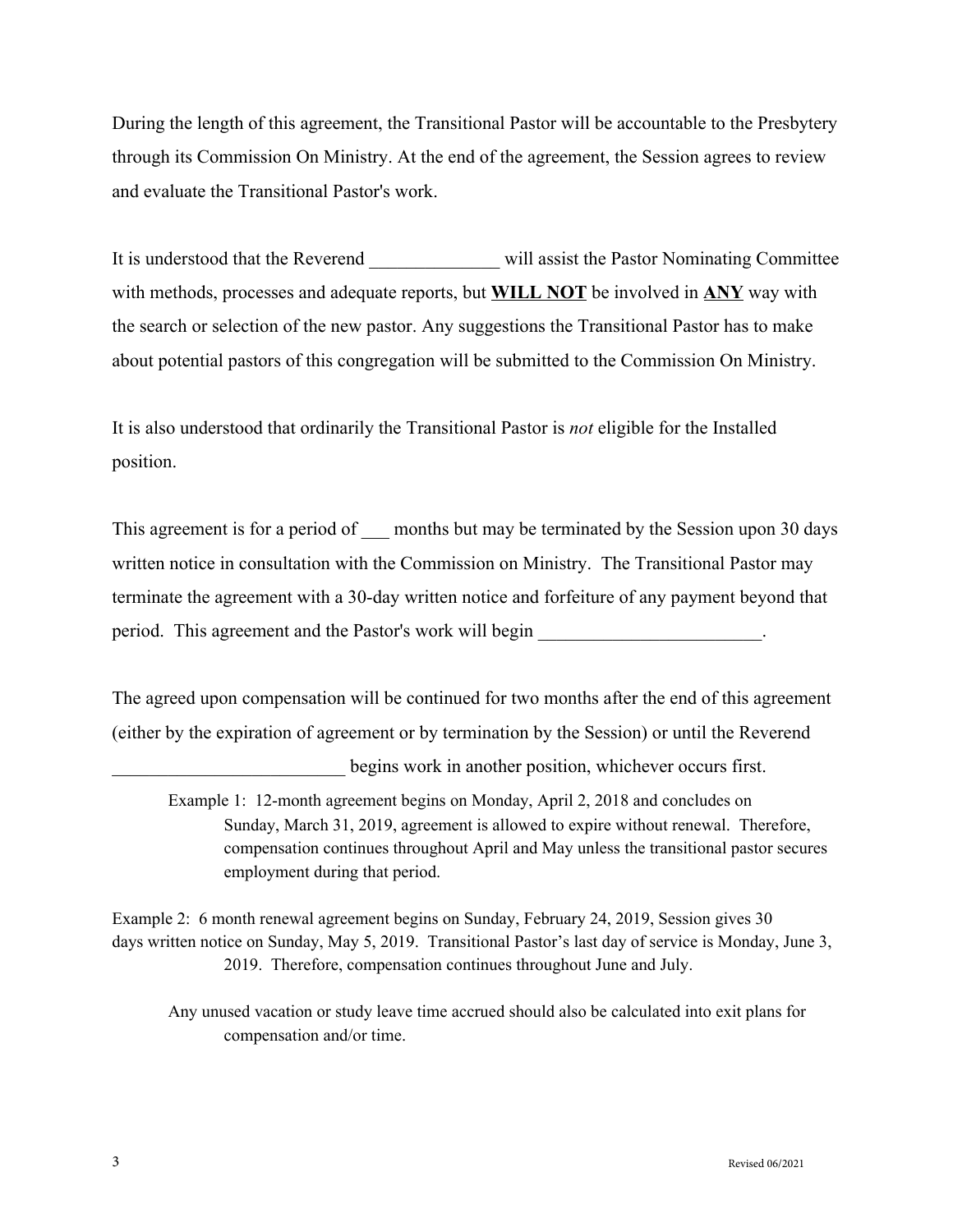### **TERMS:**

The Transitional Pastor is employed (complete the appropriate portion below):



On a part-time basis consisting of days or units (a unit is the major part of a morning, afternoon or evening) per week.



 On a full-time basis, serving approximately 10 work units per week (a work unit is the major part of a morning, afternoon, or evening).

Will take time off weekly. Choose one:  $2 \text{ days} \quad 1\frac{1}{2} \text{ days} \quad 1 \text{ day}$ 

#### He will be compensated as follows:

| <b>SALARY</b>                                                                              |                                  |
|--------------------------------------------------------------------------------------------|----------------------------------|
| <b>HOUSING</b>                                                                             | ¢<br>D                           |
| <b>BOARD OF PENSIONS</b><br>(Participation is required<br>for service of $20+$ hours/week) | <b>PROVIDED</b>                  |
| <b>AUTOMOBILE EXPENSE</b>                                                                  | Reimbursed at IRS allowable rate |
| <b>CONTINUING EDUCATION</b>                                                                | \$                               |
| OTHER: SECA, dental, etc.<br>Professional Expense<br>Reimbursement                         | D                                |

The cost of moving onto the field will be paid by this church.

Study leave will be pro-rated at 2½ days every two months. If the Transitional Pastor does not already have formal interim training, it is expected that he or she will use continuing education time and money as a high priority as soon as possible for Phase I Training; and complete Phase II thereafter at the earliest opportunity.

Vacation time will be pro-rated at 2½ days per month.

\_\_\_\_\_\_\_\_\_\_\_\_\_\_\_\_\_\_\_\_\_\_\_\_\_\_\_\_\_\_\_\_\_\_\_\_\_\_\_\_\_\_\_\_\_\_\_\_\_\_Transitional Pastor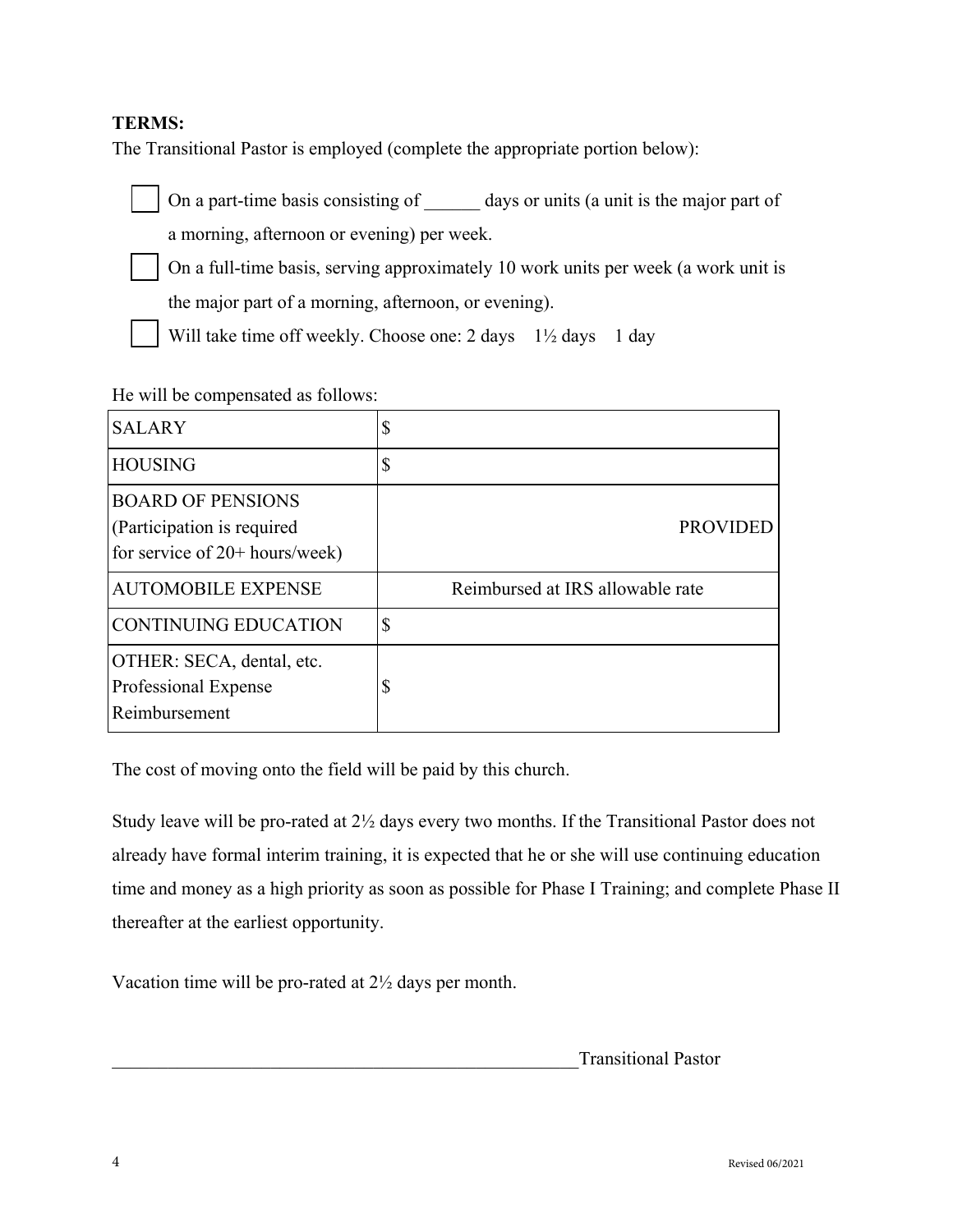Clerk of Session

\_\_\_\_\_\_\_\_\_\_\_\_\_\_\_\_\_\_\_\_\_\_\_\_\_\_\_\_\_\_\_\_\_\_\_\_\_\_\_\_\_\_\_\_\_\_\_\_Moderator, Commission On Ministry

Once this form is signed by Pastor and Clerk, it should be submitted to Christine Ratledge (cratledge[@salempresbytery.org](mailto:lscott@salempresbytery.org)) in Salem Presbytery's office for review by the Commission On

> Ministry. After this review, it will be signed and a file copy will be returned.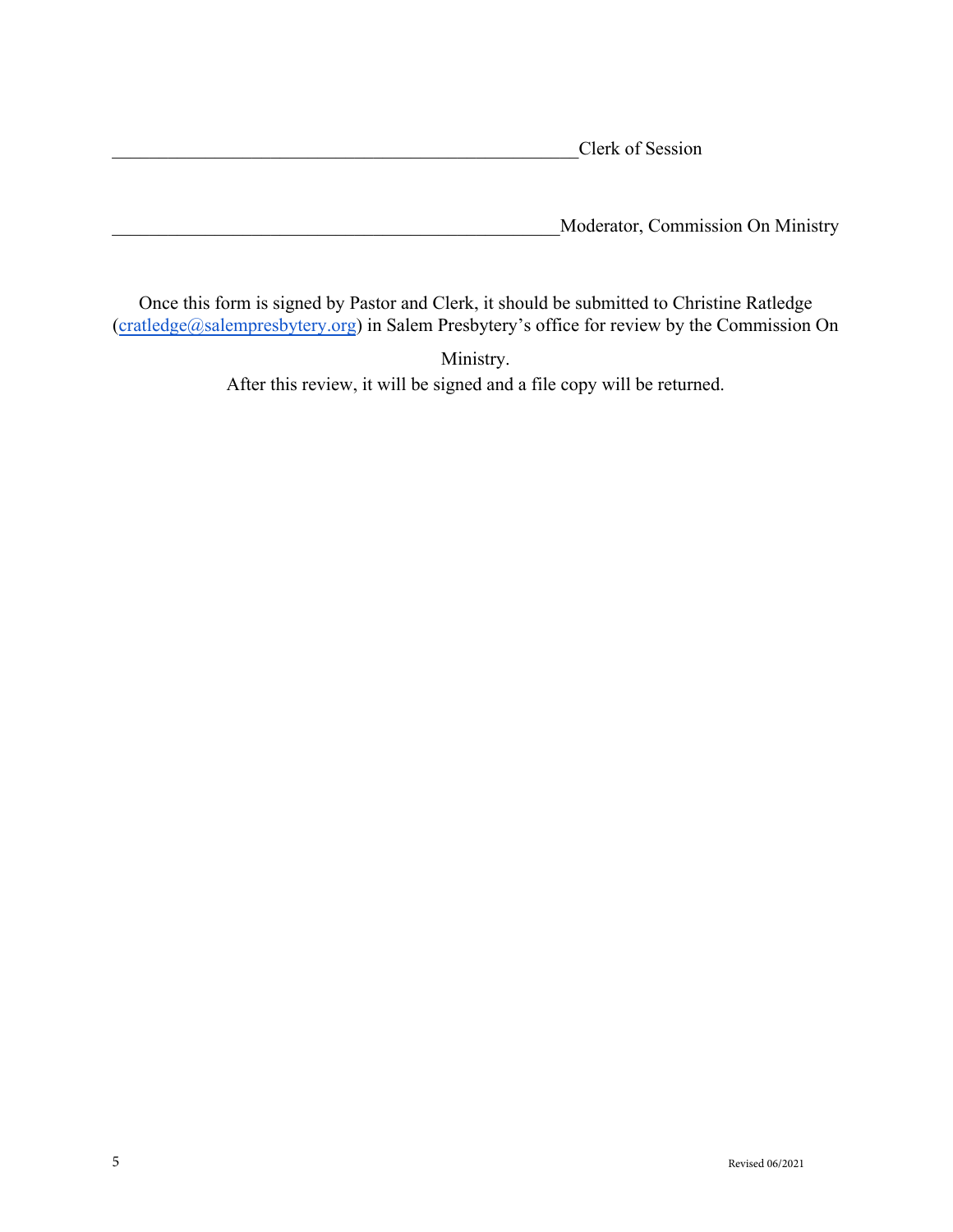# **TRANSITIONAL PASTOR AGREEMENT with Salem Presbytery**

The following agreement between the Commission On Ministry of Salem Presbytery and the Reverend is for providing Transitional pastoral ministry to the congregation of and for a clear understanding of the accompanying commitment the Reverend commits to Salem Presbytery while serving as a Transitional minister within its bounds that,

#### **The Transitional Pastor:**

Shall ordinarily be a member of Salem Presbytery or obtain approval to labor outside of the bounds.

#### **She/He shall:**

- Attend Transitional Pastor face-to-face and online meetings. The Transitional Ministry Network meets via Zoom monthly (final Tuesdays of month at 10am) and three times each year at the presbytery office or other location. The face-to-face gatherings are a bag lunch followed by a roundtable discussion of our individual work. You're expected to attend these gatherings and attendance will be recorded. Contact one of the Transitional Ministry Network leaders (see contacts below) for the current schedule.
- Attend quarterly Presbytery meetings.
- Submit a written Transitional Pastor Report on the Church's status to the COM Chair/s and the COM liaison to the congregation:
	- o At 3 months:
		- An initial assessment to include first impressions on the congregation's strengths, weaknesses, and the plan of action that is forming for the transitional period.